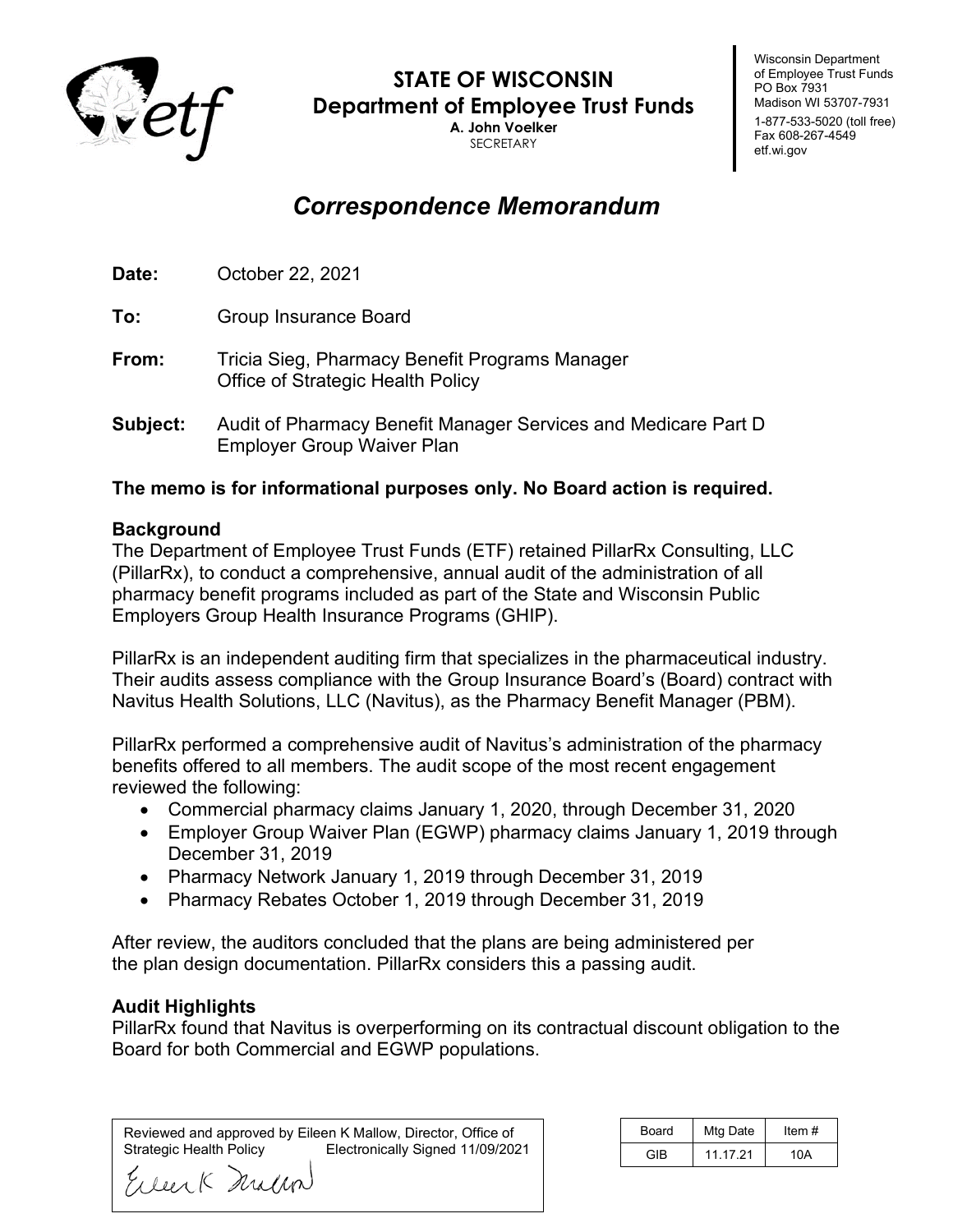Audit of Pharmacy Benefit Manager Services and Medicare Part D Employer Group Waiver Plan October 22, 2021 Page 2

Under the terms of the Board's contract with Navitus, for the 1,818,826 commercial pharmacy claims filed in 2020, the contracted claim ingredient cost should have been \$285,008,053. However, the actual cost was \$269,458,485, a savings of \$15,549,567 beyond what is guaranteed in the Board's contract with Navitus. This information is laid out in the table on page 9 in attachment B of this memo.

While this audit and PillarRx's past audits show an increase in contracted claim ingredient costs and actual claims ingredient costs, the savings the Board is realizing in contracted costs is also growing.

| Year | <b>Contracted</b><br><b>Claims Ingredient</b><br>Cost | <b>Actual Claims</b><br>Ingredient<br><b>Costs</b> | <b>Savings Over</b><br><b>Contracted Costs</b> |
|------|-------------------------------------------------------|----------------------------------------------------|------------------------------------------------|
| 2020 | \$285,008,053                                         | \$269,458,485                                      | \$15,549,567                                   |
| 2019 | \$238,100,644                                         | \$225,520,616                                      | \$12,580,028                                   |
| 2018 | \$240,881,739                                         | \$229,085,151                                      | \$11,796,588                                   |

The reconciliation of the pricing guarantees for the 2019 EGWP benefit found that the 934,944 pharmacy claims filed under the parameters of the contract should have cost \$123,967,312. However, the cost was instead \$116,880,638 resulting in a savings of \$7,086,674 beyond the contract guarantee. This information is laid out in the table on page 11 in attachment B of this memo.

Under the audit of the EGWP plan, PillarRx found that Navitus is overcharging on dispensing fees. Dispensing fees are an agreed-upon contracted price between a pharmacy and the PBM for filling a prescription. When Navitus enters into an agreement with a pharmacy, it is not only on behalf of the Board's members but Navitus's entire book of business.

This audit shows Navitus overperformed the commercial dispensing fee by \$148,504 while underperforming on EGWP dispensing fee by \$165,106. Under Navitus's contract with the Board, there is no penalty for the underperforming EGWP dispensing fee. The lack of penalty is due to the savings the State received. The savings the State received is more than the combined \$165,106 in dispensing fee overcharges.

Navitus attributes the underperformance of EGWP dispensing fees compared to the contractual guarantees to an issue with a handful of Long-Term Care (LTC) Pharmacy Groups that have high dispensing fees. When creating the guarantees for dispensing fees in the contract, Navitus's Provider Services Team assumed all claims from these facilities would be excluded from the performance calculations, as claims for LTC Pharmacies are typically excluded due to their high dispensing fees. However, these pharmacies are also filling many non-LTC claims for the members. Those claims are being included in the performance calculation and are causing the results to show an underperformance regarding the dispensing fees.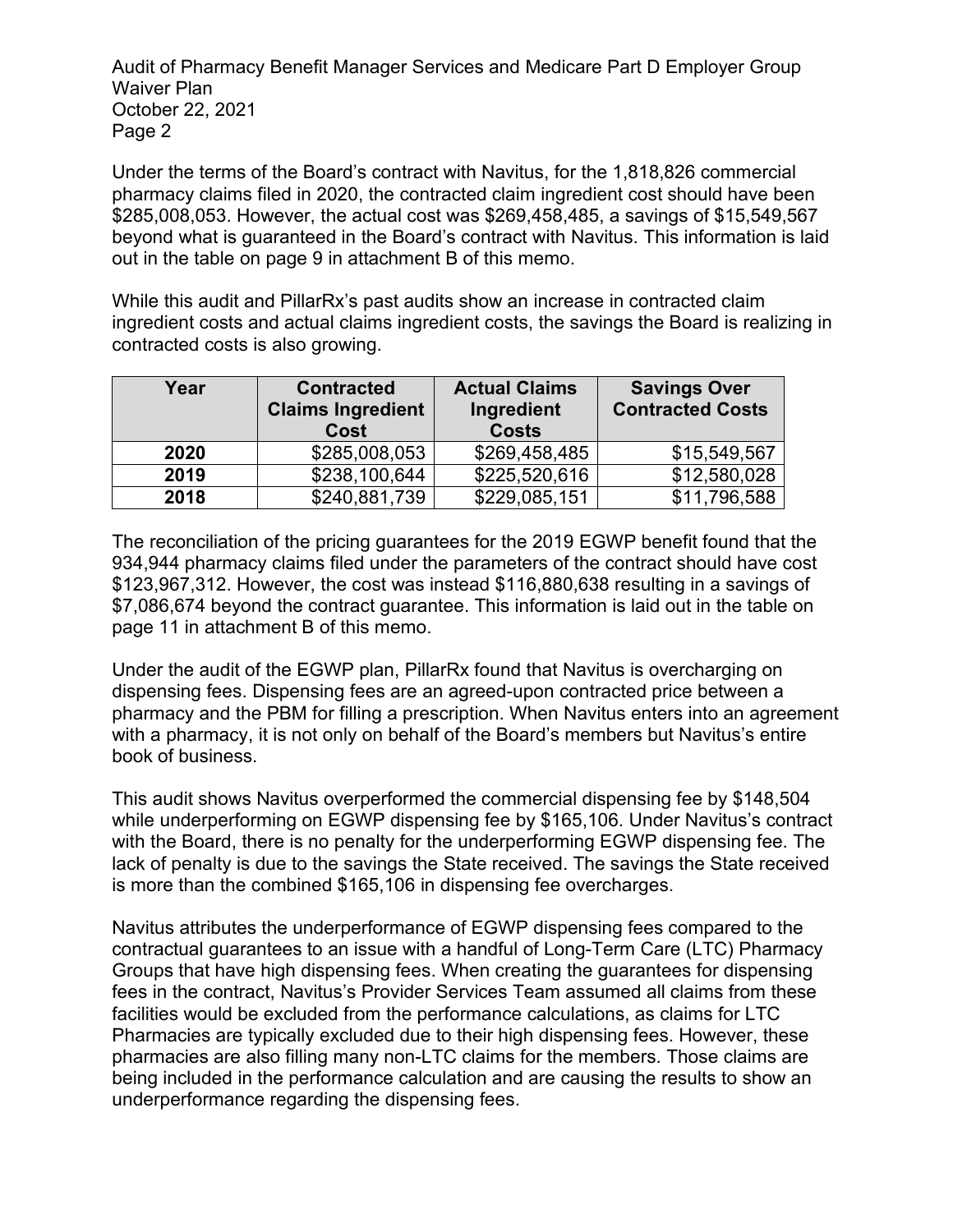Audit of Pharmacy Benefit Manager Services and Medicare Part D Employer Group Waiver Plan October 22, 2021 Page 3

ETF is satisfied with Navitus's explanation of the underperformance of EGWP dispensing fees guarantees as laid out in the contract.

PillarRx also reviewed pharmaceutical manufacturer rebate contracts and invoices and performed an analysis to compare the contracts to ETF's claims utilization. PillarRx reviewed agreements and amendments between Navitus and eight pharmaceutical manufacturers who produced the pharmaceuticals with the highest drug spend by ETF's membership in Quarter 4, 2019. Each contract was examined with special attention paid to:

- Base rebates
- Market share rebate
- Formulary type
- Administrative fees
- Market share calculations
- Other fees

The total rebate analysis can be found on page 14 of Attachment B.

While there were some differences found between the rebate amounts billed to manufacturers by Navitus and the rebate amount calculated by our auditor for an individual health plan, Pillar explains some of the reasons for the small difference on page 15 of Attachment B.

One explanation is similar to the explanation of why Navitus underperformed on the EGWP dispensing fee. Much like in that case, when Navitus enters into a contractual rebate agreement with manufacturers, they are doing so for Navitus's entire book of business, not just ETF. This way of doing business benefits all the plans involved because the rebates are based on a larger pool of claims. Navitus then pays the rebates to each plan separately based on the plan's claims. PillarRx points out that in their experience if a PBM entered into separate rebate agreements with manufacturers for each plan, the amount of rebate received would be lower than what ETF currently receives.

Another explanation of any differences in Pillar's rebate analysis can be due to changes in ETF's plan design, formulary, and copay structure. With ETF's commercial formulary changing sometimes monthly due to new drugs being introduced, older drugs changing tiers, or leaving the formulary completely, a drug that was eligible for a rebate one month may not be eligible the next month.

Pillar found minor variances, less than 5%, between rebate dollars, however overall rebates are paid accurately and in accordance with Navitus's contract with the Board.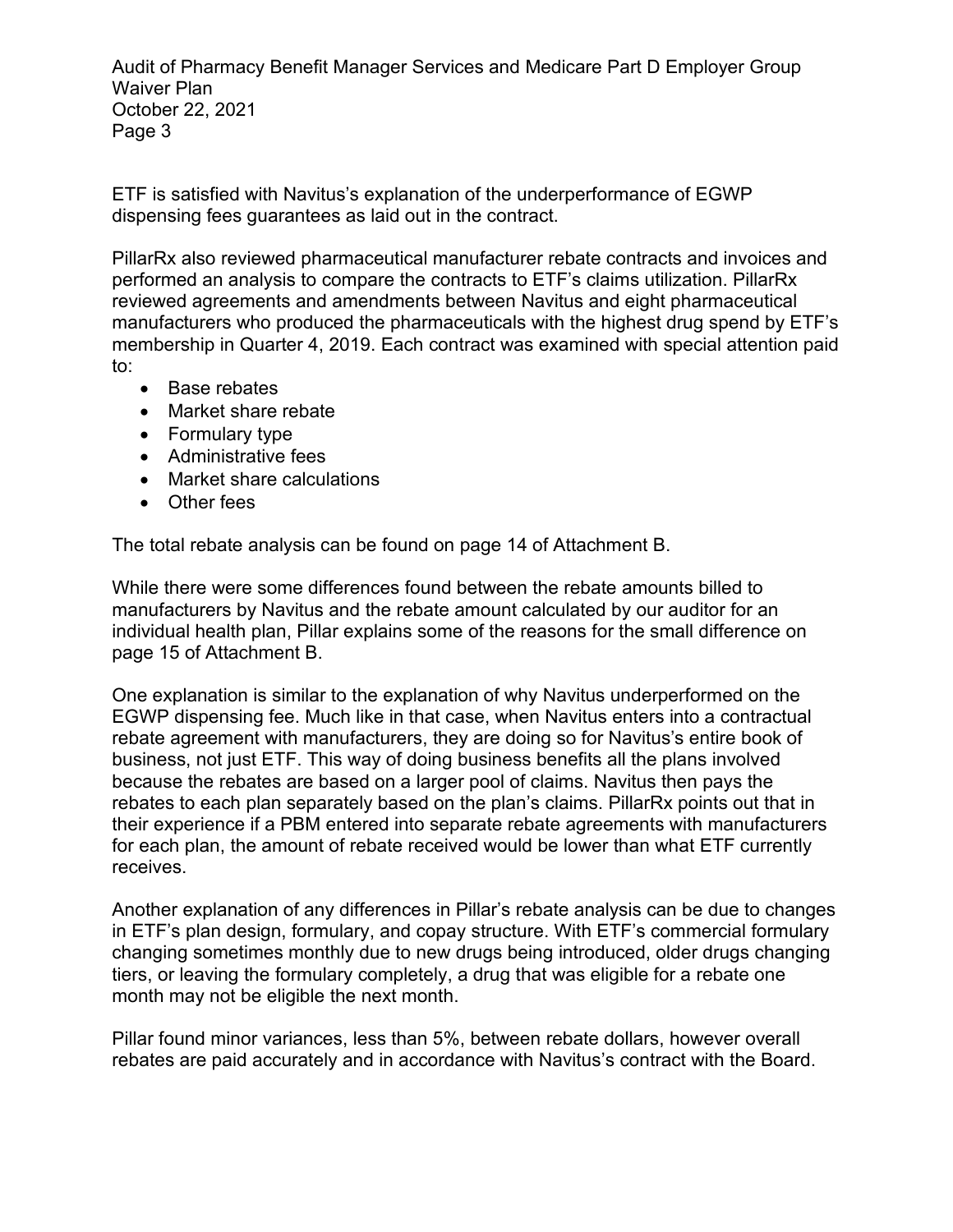Audit of Pharmacy Benefit Manager Services and Medicare Part D Employer Group Waiver Plan October 22, 2021 Page 4

For the entire audit of 2019 EGWP pharmacy claims, 2020 Commercial pharmacy claims, the 2019 Pharmacy Network, and 2019 Pharmacy Rebates PillarRx recommended no action required as a result of the findings of this audit.

Staff will be available at the Board meeting to answer questions.

Attachment A: PillarRx Pharmacy Program Oversight Executive Summary Attachment B: PillarRx Prescription Benefit Management Audit (Confidential)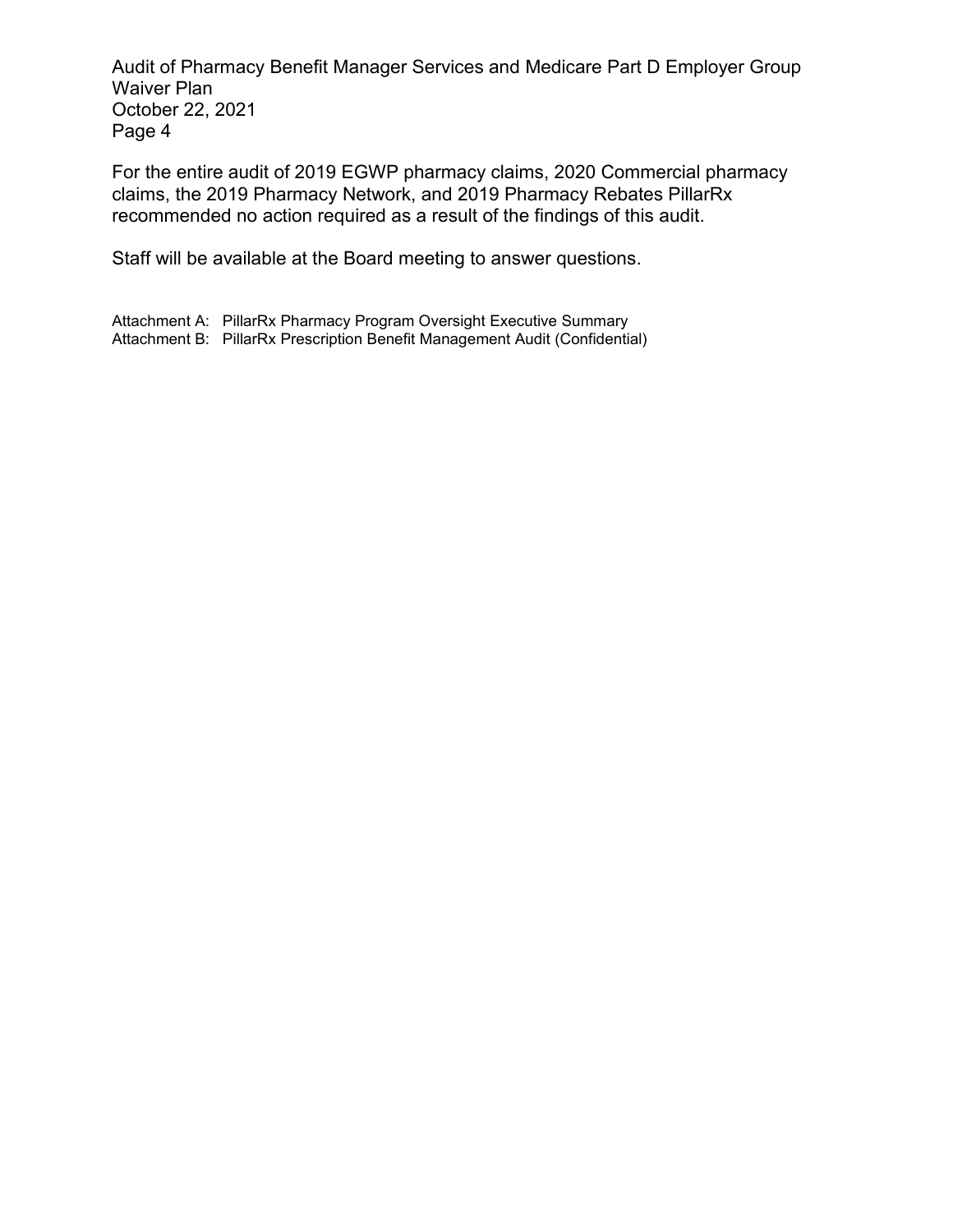

# **Pharmacy Program Oversight**

# **Executive Summary**

Created for

# **State of Wisconsin ETF**

Audit Period:

EGWP Plan: January 1, 2019 – December 31, 2019 Commercial Plan: January 1, 2020 – December 31, 2020

September 30, 2021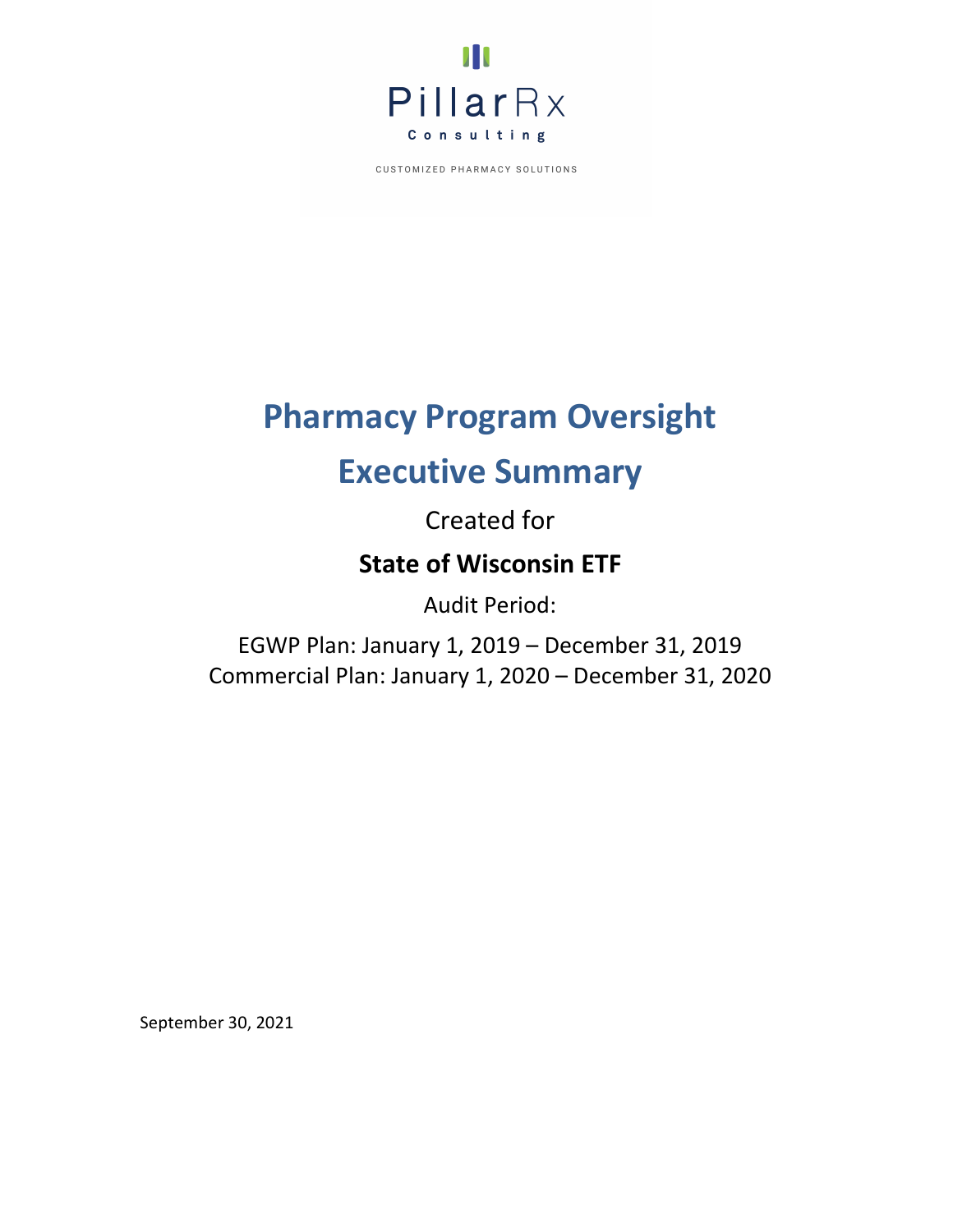

# **Table of Contents**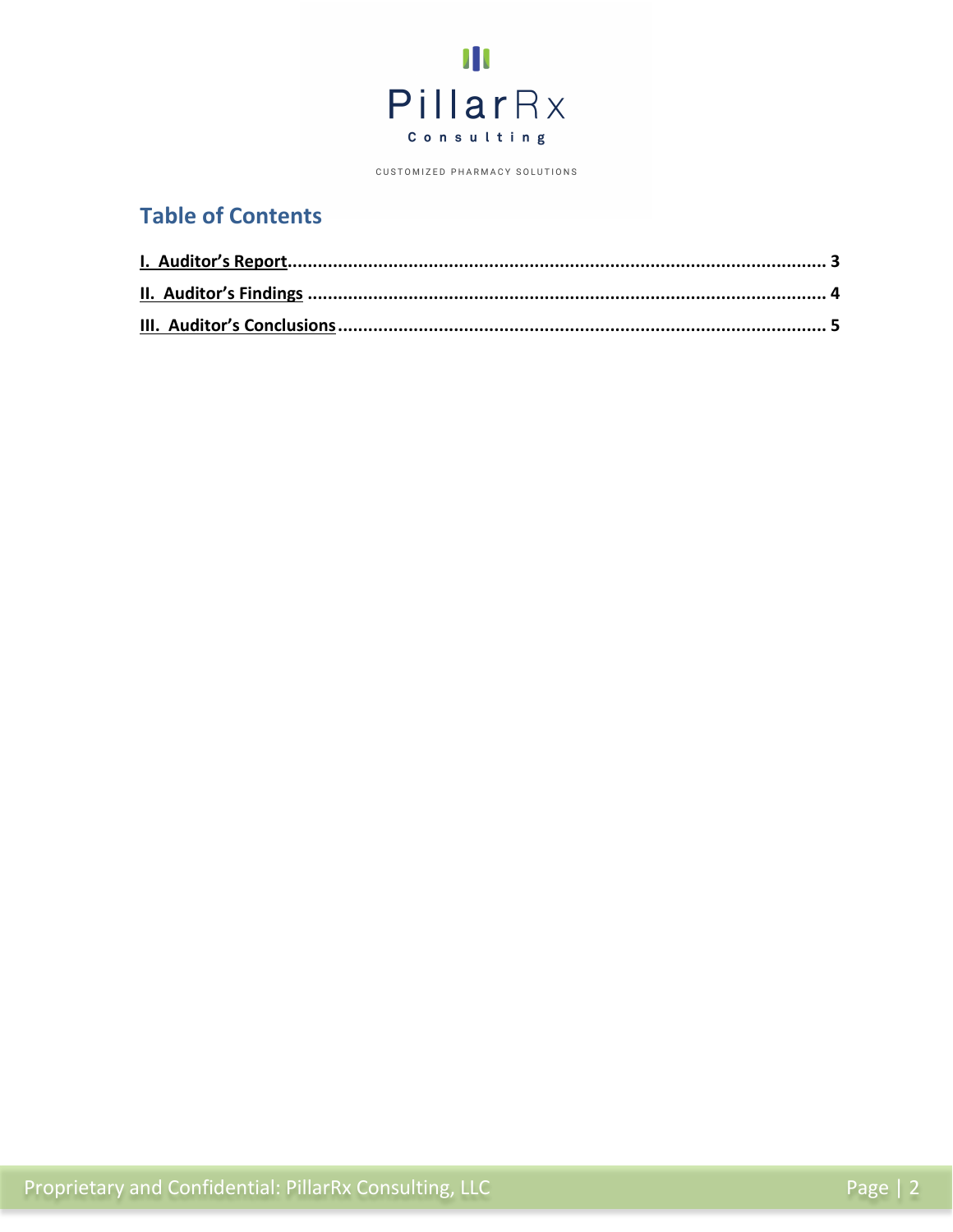

# **I. Auditor's Report**

State of Wisconsin, Department of Employee Trust Funds (ETF), on behalf of the State of Wisconsin Group Insurance Board (Board), is assessing the performance of the Board's Pharmacy Benefit Manager (PBM), Navitus Health Solutions, LLC (Navitus). ETF is completing this audit to maintain ongoing oversight efforts and obtain a thorough understanding of the performance of the contracted PBM.

ETF provides pharmacy benefit program management for nearly 240,000 participating members associated with annual total drug costs in excess of \$400 million.

PillarRx performed a comprehensive audit of Navitus' administration of the pharmacy benefits for ETF. This audit represents phase ten.

| <b>Client Name</b>              | <b>State of Wisconsin ETF</b> |  |
|---------------------------------|-------------------------------|--|
| <b>PBM Name</b>                 | <b>Navitus</b>                |  |
|                                 |                               |  |
| <b>EGWP Claims Period</b>       | 01/01/2019 through 12/31/2019 |  |
| <b>Commercial Claims Period</b> | 01/01/2020 through 12/31/2020 |  |
|                                 |                               |  |
| <b>Pharmacy Network Period</b>  | 01/01/2019 through 12/31/2019 |  |
|                                 |                               |  |
| <b>Rebate Periods</b>           | 10/01/2019 through 12/31/2019 |  |

#### **Phase 10**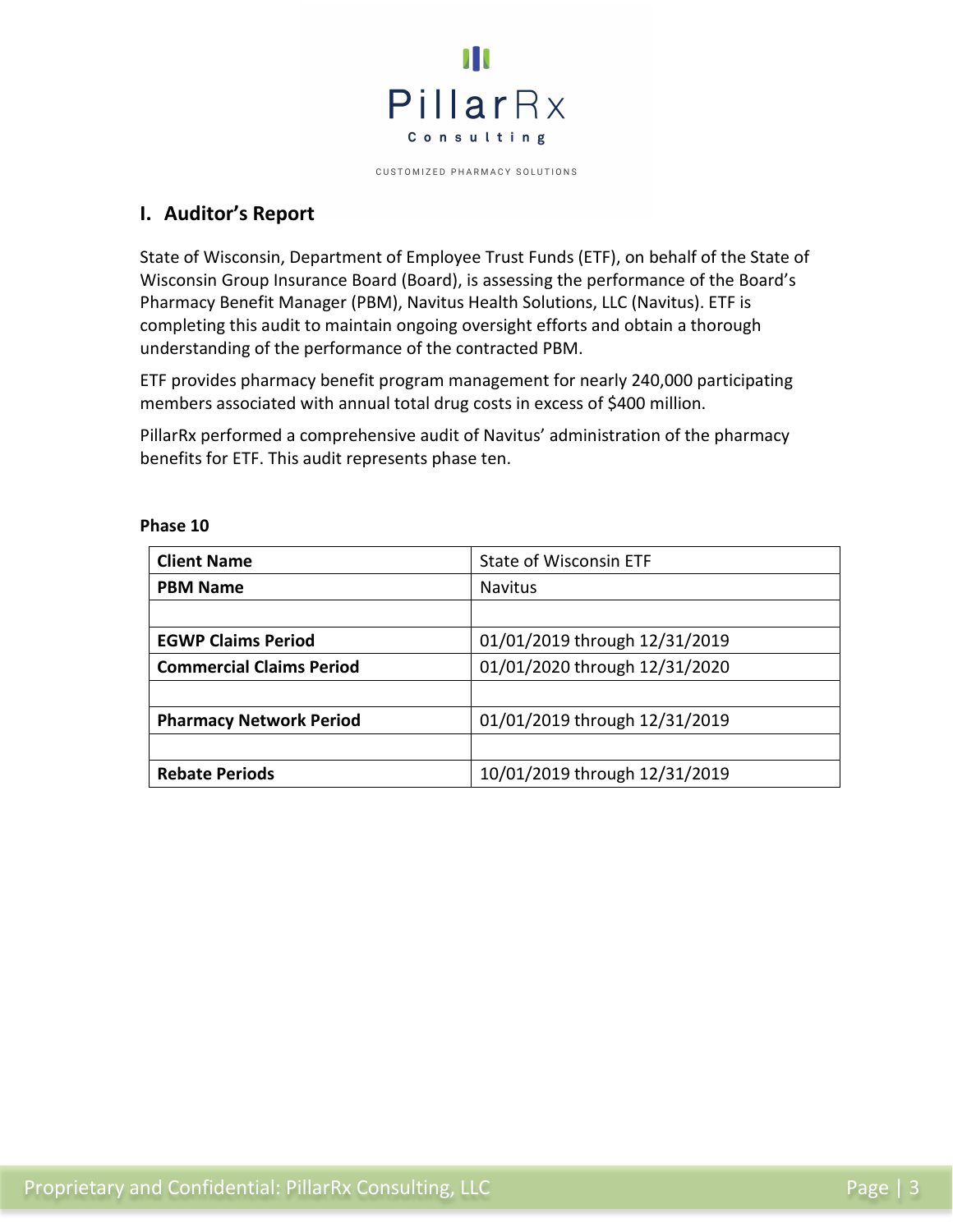

## <span id="page-7-0"></span>**II. Auditor's Findings**

## Commercial Plan Design and Pricing Audits

- **Copay:** Miscellaneous minor inconsistencies were found in collected copays that represented a minimal overall variance. The following issues were discovered:
	- $\circ$  Navitus determined that these inconsistencies primarily are for members that met their out of pocket amount, or for claims that where the member was charged a DAW (dispense as written) penalty.
- **Plan Design**: PillarRx noted no discrepancies in day supply, drug exclusions, prior authorizations, quantity limits and gender edits.
- **Pricing**: PillarRx concludes that Navitus is over performing based on the commercial contract.

### Onsite Review of Pharmacy Network Contracts

PillarRx concludes that all the pharmacies, including the large chains, were compliant with their contracts and were performing as expected.

#### Rebate Audit

PillarRx concludes that Navitus is processing and paying rebates for ETF in compliance with the contracts with the manufacturers.

## Employer Group Waiver Plan (EGWP) Audit

- **PDE Analysis:** PillarRx audited 100% of the Prescription Drug Event (PDE) records processed from January 1, 2019 through December 31, 2019 and found 137 discrepancies between the source claim and the associated PDE, which is less than .01 percent of all PDE's.
- **Pricing**: PillarRx concludes that Navitus is over performing based on the EGWP contract and is under performing in dispensing fees. The Navitus contract guarantees with the State allow the offsetting of the discount guarantee with the dispensing fee guarantee, therefore the overall EGWP Pricing performance was an over performance.
- **Copayment Analysis**: PillarRx's copay analysis includes verifying TrOOP calculation, formulary match, Low Income Cost Sharing (LICS) calculations and GAP discount calculations based on CMS guidance. PillarRx reviewed all responses from Navitus and agrees that copays are adjudicating according to plan design and CMS guidance with exception of 20 claims that had to be reprocessed.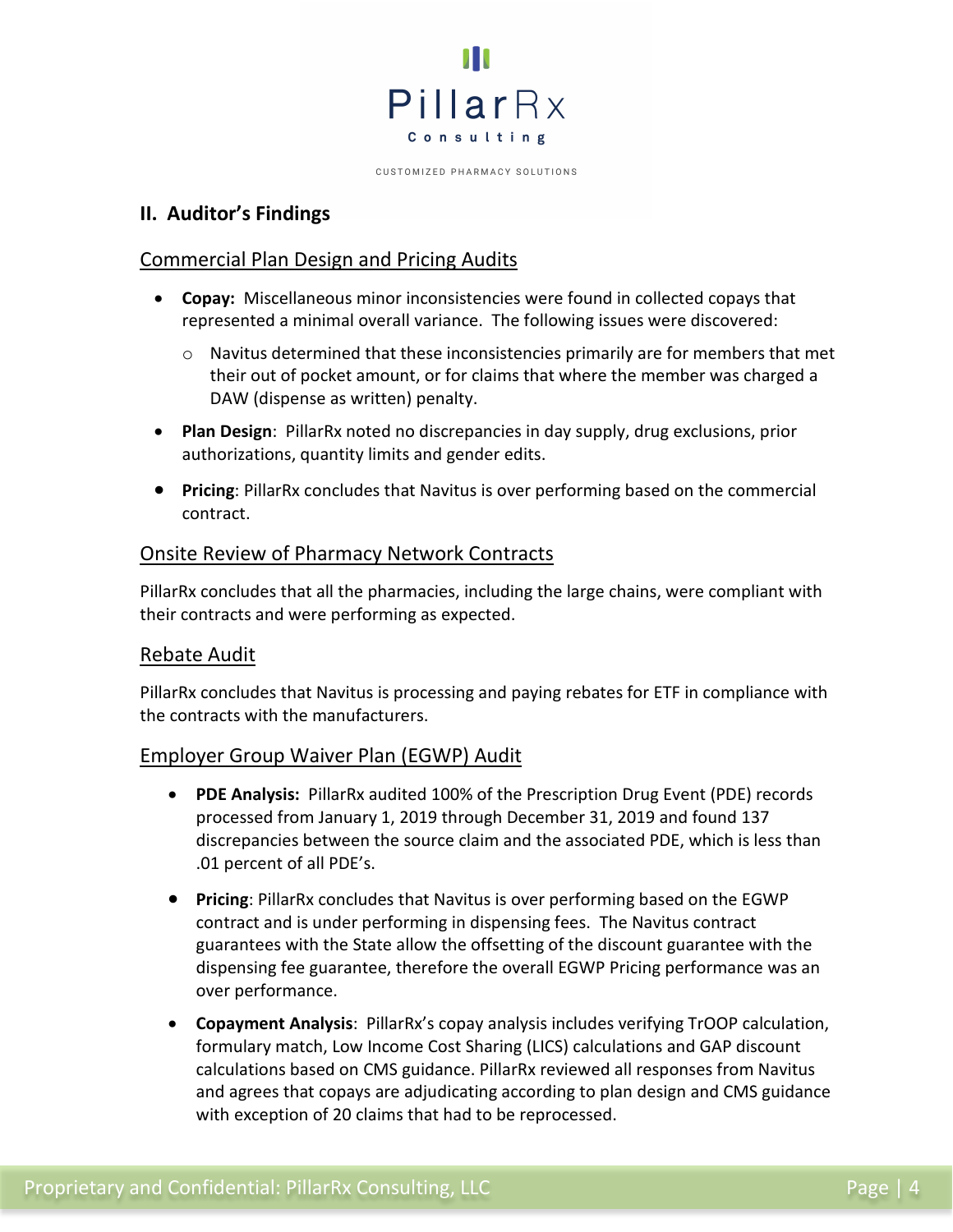

#### Invoice Reconciliation Audit

Upon reconciliation for  $1/1/2019 - 12/31/2019$  invoices, PillarRx found that all invoiced dollars and claim counts matched what was found on the claim records for the given period. PillarRx concludes that Navitus is invoicing the State accurately.

# **III. Auditor's Conclusions**

PillarRx considers this a passing audit. All variances identified were validated as appropriate by Navitus. After review of Navitus' responses to our findings, we are comfortable that State of Wisconsin, Department of Employee Trust Funds plans are being administered per the plan design documentation.

PillarRx will continue to review pricing, rebates, EGWP and commercial plan design on behalf of the State of Wisconsin, Department of Employee Trust Funds.

PillarRx considers the State of Wisconsin ETF relationship with Navitus to be well founded. Performance on pricing exceeds benchmarks in the industry and adherence to the benefit structure also compares most favorably to the market.